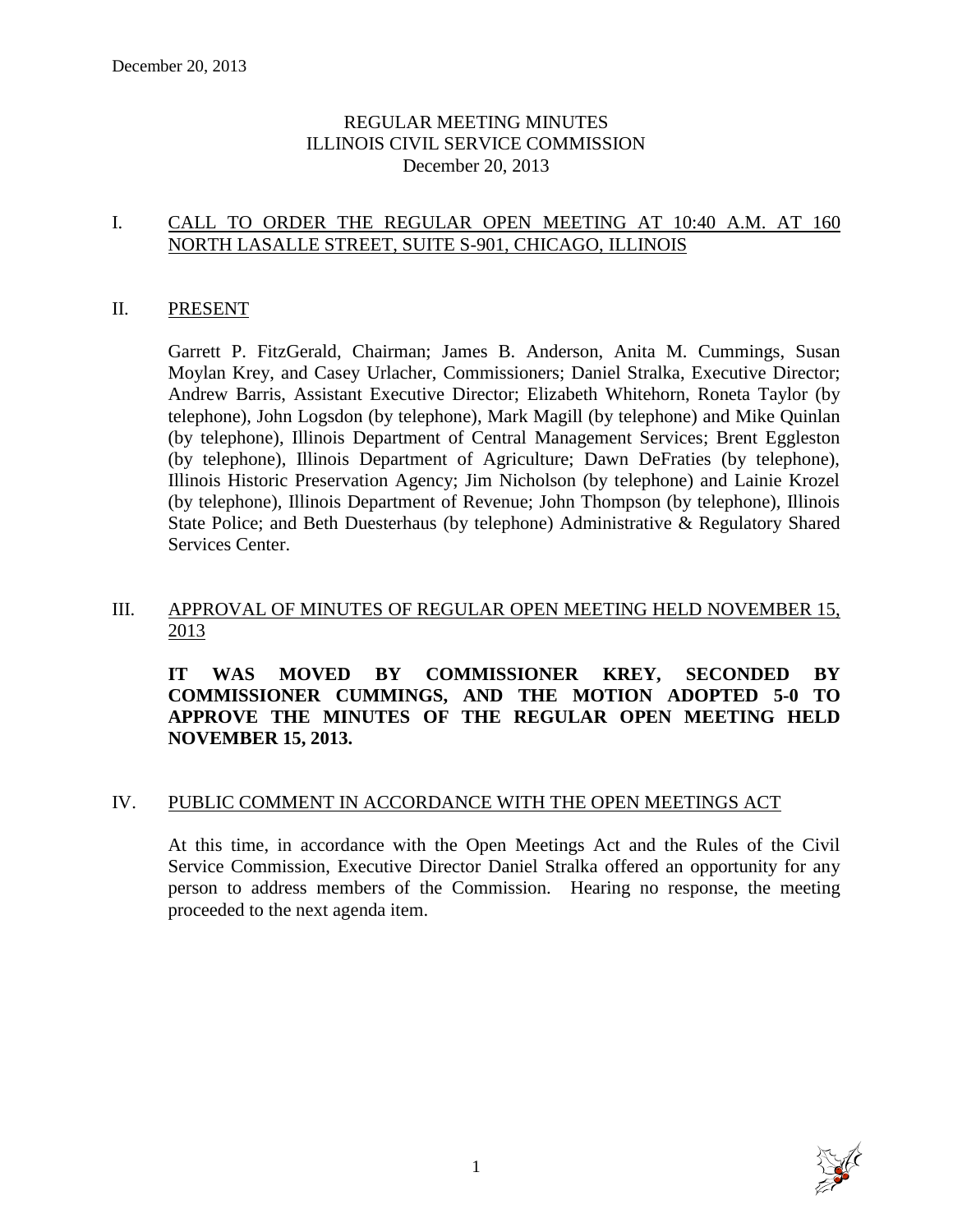#### EXEMPTIONS UNDER SECTION 4d(3) OF THE PERSONNEL CODE V.

# A. Report on Exempt Positions from Illinois Dept. of Central Management Services

|               | Total            | Number of Exempt |
|---------------|------------------|------------------|
| <u>Agency</u> | <b>Employees</b> | Positions        |
|               |                  |                  |
|               |                  |                  |
|               |                  |                  |
|               |                  |                  |
|               |                  |                  |
|               |                  |                  |
|               |                  |                  |
|               |                  |                  |
|               |                  |                  |
|               |                  |                  |
|               |                  |                  |
|               |                  |                  |
|               |                  |                  |
|               |                  |                  |
|               |                  |                  |
|               |                  |                  |
|               |                  |                  |
|               |                  |                  |
|               |                  |                  |
|               |                  |                  |
|               |                  |                  |
|               |                  |                  |
|               |                  |                  |
|               |                  |                  |
|               |                  |                  |
|               |                  |                  |
|               |                  |                  |
|               |                  |                  |
|               |                  |                  |
|               |                  |                  |
|               |                  |                  |
|               |                  |                  |
|               |                  |                  |
|               |                  |                  |
|               |                  |                  |
|               |                  |                  |
|               |                  |                  |
|               |                  |                  |
|               |                  |                  |
|               |                  |                  |
|               |                  |                  |
|               |                  |                  |
|               |                  |                  |
|               |                  |                  |
|               |                  |                  |
|               |                  |                  |
|               |                  |                  |
|               |                  |                  |
|               |                  |                  |
|               |                  |                  |
|               |                  |                  |
|               |                  |                  |
|               |                  |                  |

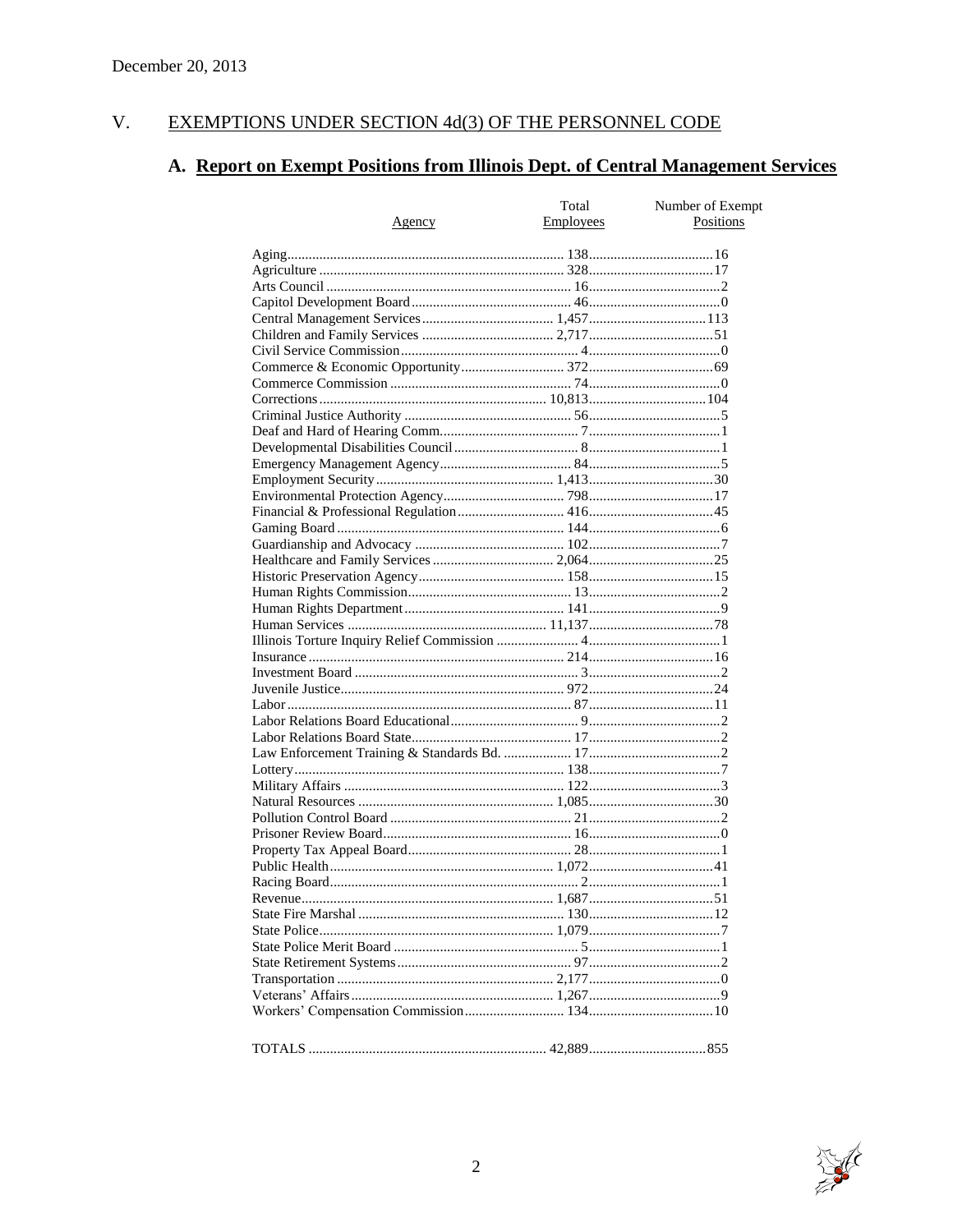#### **B. Governing Rule – Section 1.142 Jurisdiction B Exemptions**

- a) The Civil Service Commission shall exercise its judgment when determining whether a position qualifies for exemption from Jurisdiction B under Section 4d(3) of the Personnel Code. The Commission will consider any or all of the following factors inherent in the position and any other factors deemed relevant to the request for exemption:
	- 1) The amount and scope of principal policy making authority;
	- 2) The amount and scope of principal policy administering authority;
	- 3) The amount of independent authority to represent the agency, board or commission to individuals, legislators, organizations or other agencies relative to programmatic responsibilities;
	- 4) The capability to bind the agency, board or commission to a course of action;
	- 5) The nature of the program for which the position has principal policy responsibility;
	- 6) The placement of the position on the organizational chart of the agency, board or commission;
	- 7) The mission, size and geographical scope of the organizational entity or program within the agency, board or commission to which the position is allocated or detailed.
- b) The Commission may, upon its own action after 30 days notice to the Director of Central Management Services or upon the recommendation of the Director of the Department of Central Management Services, rescind the exemption of any position that no longer meets the requirements for exemption set forth in subsection (a). However, rescission of an exemption shall be approved after the Commission has determined that an adequate level of managerial control exists in exempt status that will insure responsive and accountable administrative control of the programs of the agency, board or commission.
- c) For all positions currently exempt by action of the Commission, the Director of Central Management Services shall inform the Commission promptly in writing of all changes in essential functions, reporting structure, working title, work location, position title, position number or specialized knowledge, skills, abilities, licensure or certification.
- d) Prior to granting an exemption from Jurisdiction B under Section 4d(3) of the Personnel Code, the Commission will notify the incumbent of the position, if any, of its proposed action. The incumbent may appear at the Commission meeting at which action is to be taken and present objections to the exemption request.

(Source: Amended at 34 Ill. Reg. 3485, effective March 3, 2010)

\* \* \*

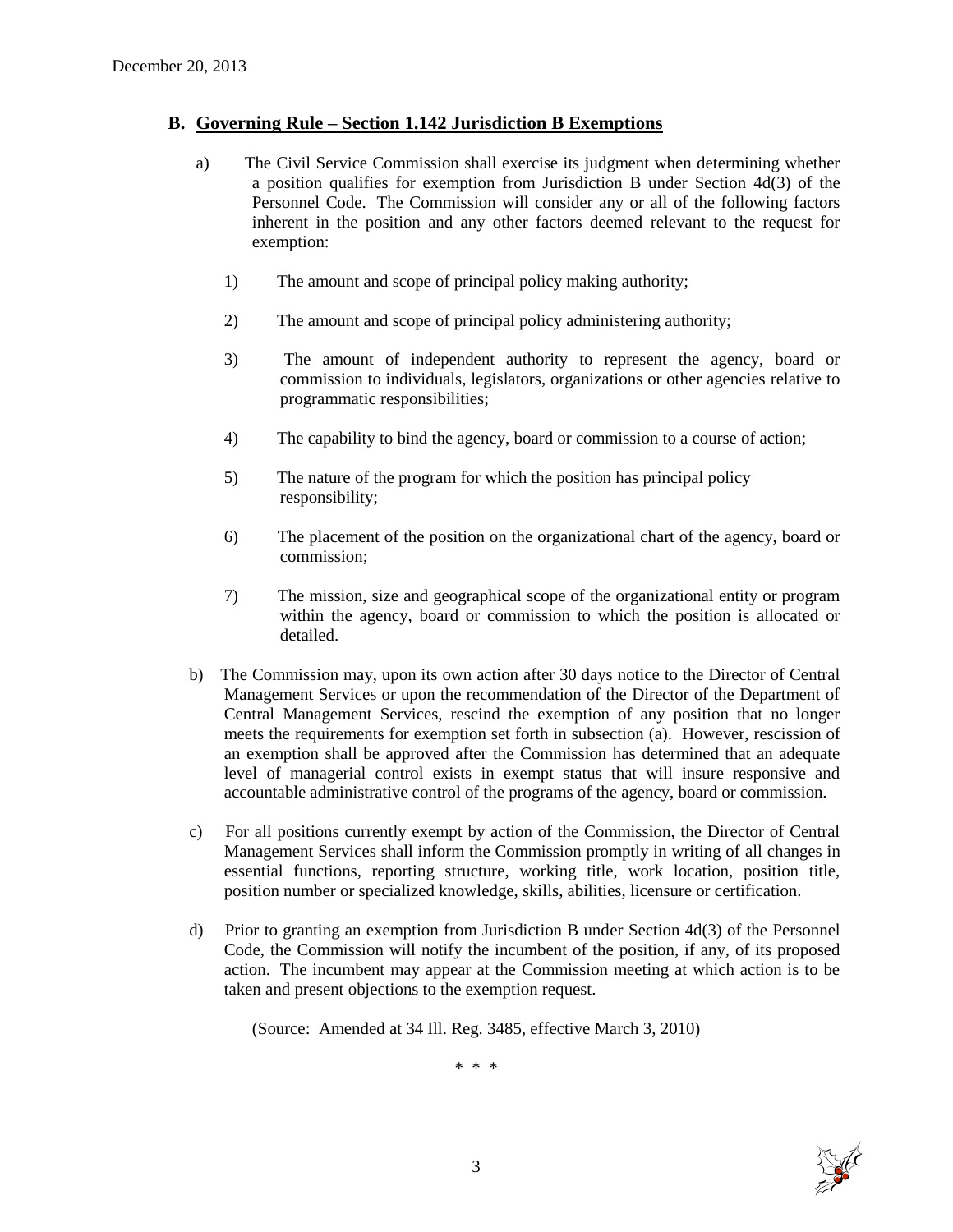# **C. Requests for 4d(3) Exemption**

Executive Director Daniel Stralka reported the following regarding the proposed 4d(3) exemption requests:

 As to Item C, this request is for an Agency Procurement Officer at the Department of Agriculture, a position that reports to the Director. This position was granted an exemption in 2004 as the agency's purchasing officer, but that exemption was rescinded in 2010 due to extended vacancy. The agency is now seeking to reinstate the exemption. While this is usually a pro forma matter, the legislature passed SB51 in 2009 which made significant changes to the State's purchasing practices by removing some procurement authority from State agencies and placing it with the Executive Ethics Commission. That was a concern when Staff considered this request.

Staff inquired of the agency about the level of independent authority the requested position has to negotiate contracts and bind the agency, and whether this can occur without involvement of the State Purchasing Officer. The agency's response was that the position was in compliance with the mandates of SB51. The problem with that is SB51, in general, removed procurement authority from positions like this and placed it with another State entity. Staff is unable to make any determination at this time whether the remaining authority is sufficient to warrant granting it a principal policy exemption.

There are at least eight exempt agency purchasing officers in various other State agencies that perform essentially the same functions as this requested position.

There was also a minor concern that the position description was referring to an outdated Central Management Services sourcing division, but the agency agreed to remedy that by a future clarification.

 As to Item D, this request is for the Director of Education for the Abraham Lincoln Presidential Library & Museum in the Illinois Historic Preservation Agency, a position that reports to the Deputy Director who reports to the Museum Director who reports to the agency Director. This position has sole and principal policy responsibility for the development and implementation of educational programs presented by the Museum. These programs are delivered to students, visitors and the general public in a variety of different formats. Staff had some initial concerns with some minor overlap which the agency is correcting with the clarification of an existing exempt position. In addition, the agency indicated it only has three vacant exempt positions and is amenable to the rescission of one of those exemptions. For these reasons, Staff recommended approval of this request.

The following three exemption requests are all for legislative liaison positions. Historically, the Commission has been approving exemption requests for legislative liaison positions since before 1980. There had never been an issue with these requests until approximately ten years ago when the Illinois Labor Relations

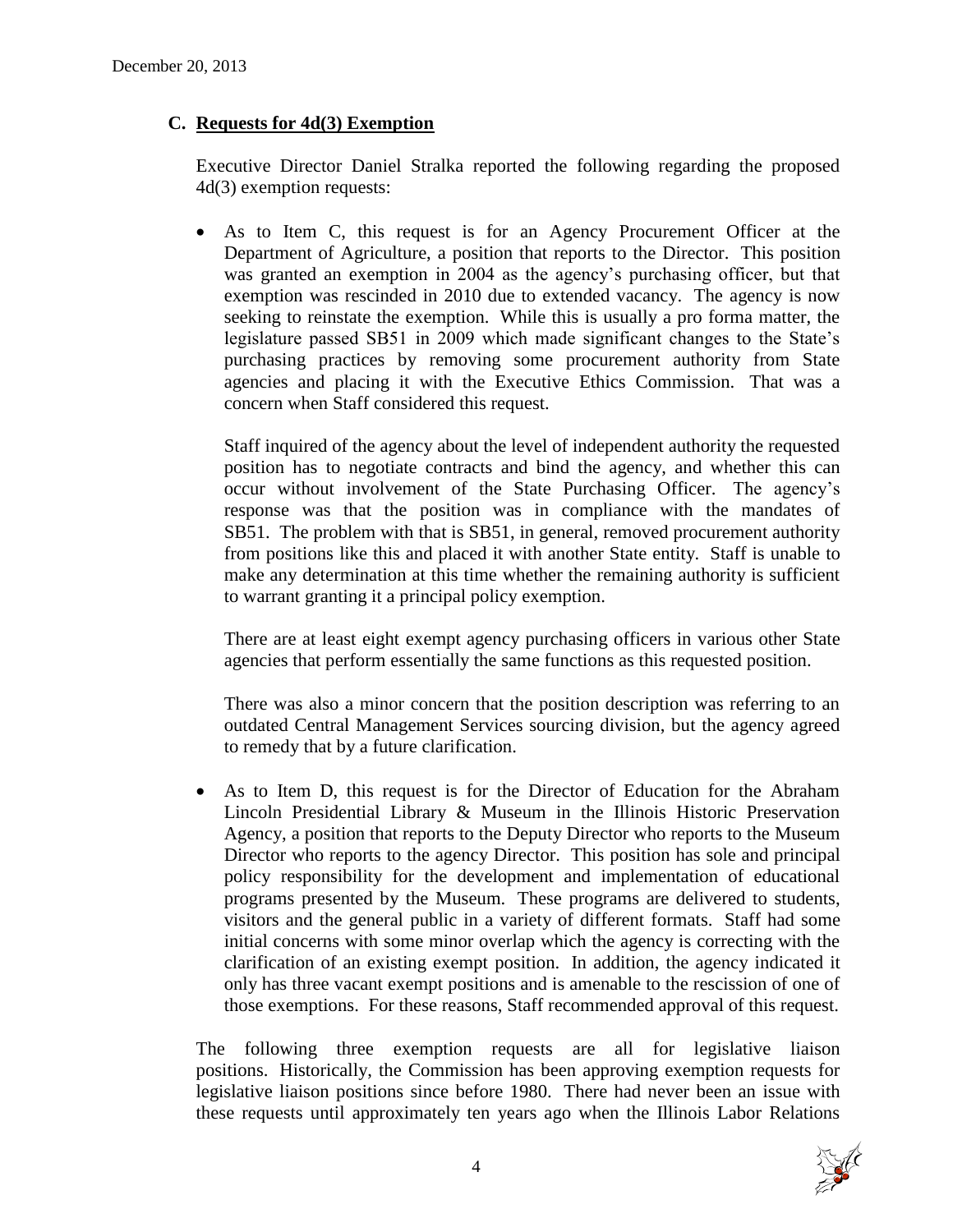Board began to include many of these exempt positions in collective bargaining units thereby eliminating the "at will" nature of the positions. This "at will" status is the hallmark of any principal policy exempt position and the Commission has consistently proclaimed that the inclusion of a position in a collective bargaining unit was inconsistent with a principal policy exemption. This issue is now in the process of resolution with the passage of PA 97-1172 effective April 5, 2013.

A provision of this Act defined a Legislative Liaison as an employee whose job duties require them to regularly communicate with any official or staff of the General Assembly for the purpose of influencing any legislative action. In some ways, this is a more restrictive definition than the Commission has utilized through the years when determining whether legislative positions are entitled to a principal policy exemption. However, it must be noted that this definition is not binding on the Civil Service Commission; it only applies to the Illinois Labor Relations Board in determining if a position is to be included or excluded in a collective bargaining unit. Its only importance to the Commission is that it identifies duties the legislature saw fit to memorialize as defining a legislative liaison, albeit for a limited purpose. The Civil Service Commission, on the other hand, has not been provided any such detailed definition when making its determination to approve or deny any exemption request. The sole criteria remain whether the position is principally responsible for the determination of policy or the way in which policies are carried out. This information is being provided to assist in that determination. It should be noted that for the most part, legislative positions that fit that definition have had their exemption requests approved.

- As to Item E, this request is from the Department of Revenue and is a position that reports to the Manager of the Legislative Office who reports to the Director. This position assists in the development of new legislation and monitors pending legislative proposals affecting the agency. It also testifies at legislative hearings at which it presents the agency's position on pending legislation, and communicates with legislative officers and staff for the purpose of influencing legislative action. In addition, the agency indicated that this position was excluded from its collective bargaining unit by the Labor Board because its job duties fit the definition of legislative liaison in PA 97-1172. While this determination is not binding on the Commission, it was considered in concluding that this position has sufficient principal policy responsibility to qualify for exemption so Staff recommended approval of this request. Staff also notes that the agency presently has five exempt positions in its legislative office. The agency indicated that it needs this many because last year it had 18 legislative initiatives of its own and tracked another 800 pieces of legislation.
- As to Item F, this request is from the Illinois State Police and is a position that reports to a sworn Chief of Governmental Affairs who reports to the Director. This position will be communicating with officials and staff of the General Assembly for the purposes of influencing any legislative action affecting the State Police. However, its collective bargaining status has not been established by the Labor Board yet.

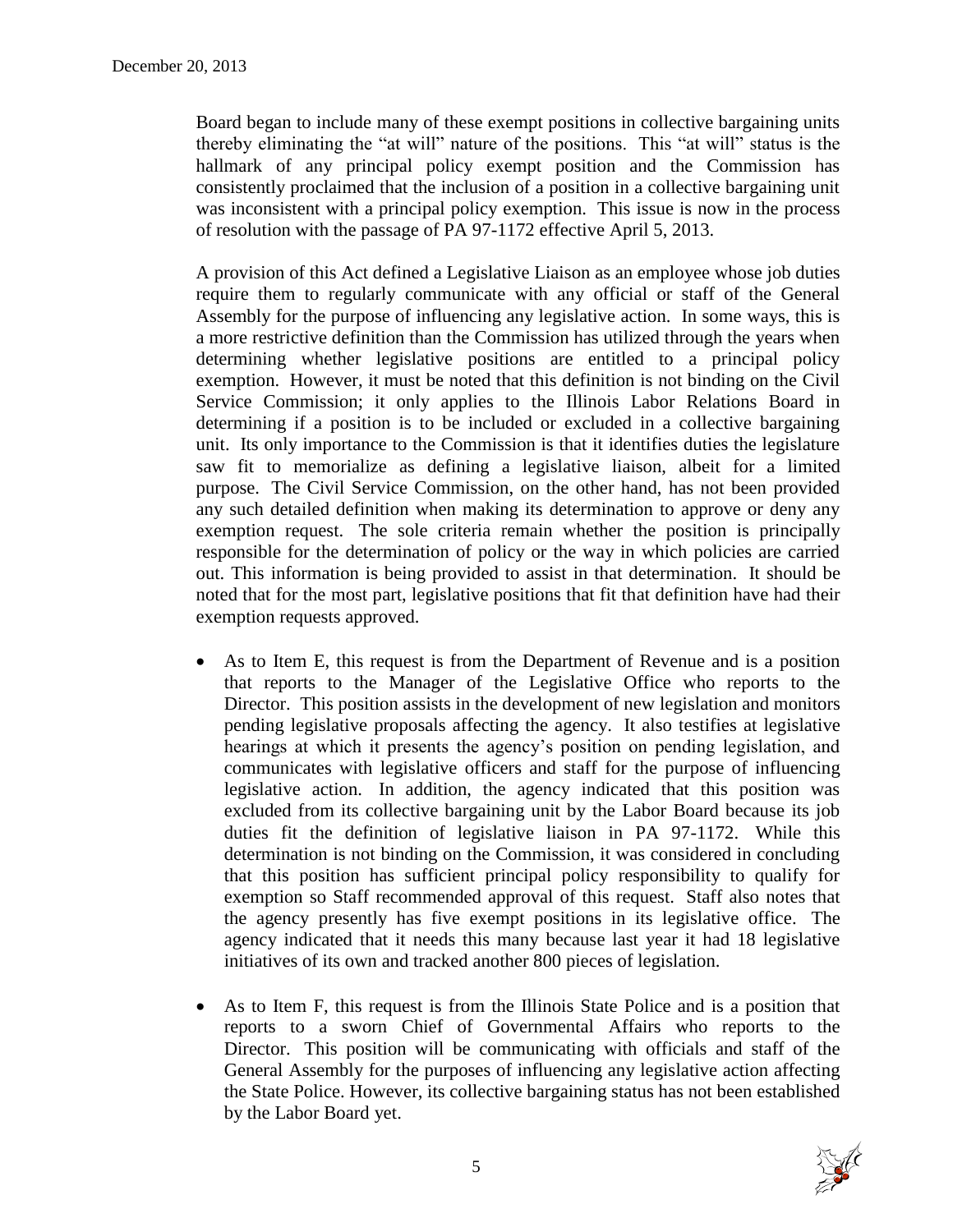For these reasons, Staff recommended approval of this request but for a term of six months only. The agency is in agreement with this term.

 As to Item G, this request is from the Illinois Workers' Compensation Commission and is a position that reports to the Chairman. This position will also be testifying at legislative hearings to advocate the Commission's position on proposed legislation affecting the agency as well as communicate with officials and staff of the General Assembly for this purpose. For these reasons, Staff recommended approval of this request.

# **IT WAS MOVED BY COMMISSIONER KREY, SECONDED BY COMMISSIONER CUMMINGS, AND THE MOTION ADOPTED 5-0 TO GRANT THE REQUEST FOR 4D(3) EXEMPTION THROUGH JUNE 20, 2014 FOR THE FOLLOWING POSITION:**

**F: Legislative Liaison (State Police)**

**IT WAS MOVED BY COMMISSIONER ANDERSON, SECONDED BY COMMISSIONER URLACHER, AND THE MOTION ADOPTED 5-0 TO GRANT THE REQUEST FOR 4D(3) EXEMPTION FOR THE FOLLOWING POSITIONS:**

- **C: Agency Procurement Officer (Agriculture)**
- **D: ALPLM Director of Education (Historic Preservation Agency)**
- **E: Legislative Liaison (Revenue)**
- **G: Legislative Liaison (Workers' Compensation Commission)**

# **The following 4d(3) exemption request was granted through June 20, 2014 on December 20, 2013:**

# **F. Illinois State Police**

| <b>Position Number</b>  | 13851-21-00-700-30-01                                   |
|-------------------------|---------------------------------------------------------|
| <b>Position Title</b>   | Executive 1                                             |
| Bureau/Division         | Office of the Director/Governmental Affairs             |
| <b>Functional Title</b> | Legislative Liaison                                     |
| Incumbent               | Vacant                                                  |
| Supervisor              | Chief, Governmental Affairs who reports to the Director |
| Location                | <b>Sangamon County</b>                                  |

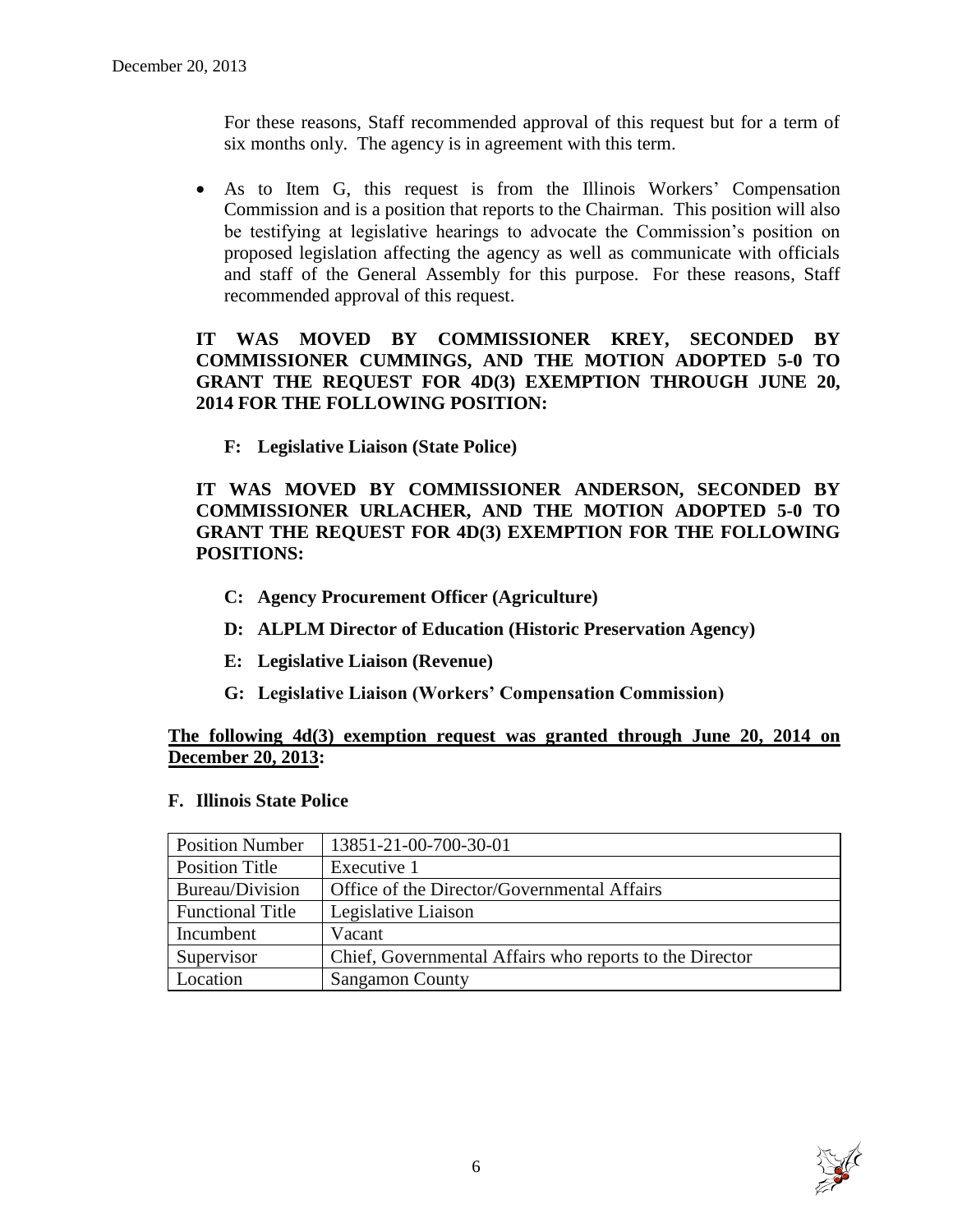# **The following 4d(3) exemption requests were granted on December 20, 2013:**

| <b>Position Number</b>  | $140070 - 11 - 01 - 800 - 00 - 01$ <sup>A</sup> |
|-------------------------|-------------------------------------------------|
| Position Title          | Senior Public Service Administrator             |
| Bureau/Division         | <b>Executive Office</b>                         |
| <b>Functional Title</b> | <b>Agency Procurement Officer</b>               |
| Incumbent               | Vacant                                          |
| Supervisor              | Director                                        |
| Location                | <b>Sangamon County</b>                          |

# **C**. **Illinois Department of Agriculture**

# **D. Illinois Historic Preservation Agency**

| <b>Position Number</b>  | 40070-48-57-000-00-01                                     |
|-------------------------|-----------------------------------------------------------|
| Position Title          | Senior Public Service Administrator                       |
| Bureau/Division         | Abraham Lincoln Presidential Library & Museum (ALPLM)     |
| <b>Functional Title</b> | <b>ALPLM Director of Education</b>                        |
| Incumbent               | Vacant                                                    |
| Supervisor              | ALPLM Deputy Director, who reports to the ALPLM Director, |
|                         | who in turn reports to the Director                       |
| Location                | <b>Sangamon County</b>                                    |

# **E. Illinois Department of Revenue**

| <b>Position Number</b>  | 37015-25-04-000-02-01                                     |
|-------------------------|-----------------------------------------------------------|
| <b>Position Title</b>   | <b>Public Service Administrator</b>                       |
| Bureau/Division         | Legislative Office                                        |
| <b>Functional Title</b> | Legislative Liaison                                       |
| Incumbent               | Vacant                                                    |
| Supervisor              | Manager of Legislative Office who reports to the Director |
| Location                | <b>Sangamon County</b>                                    |

# **G. Illinois Workers' Compensation Commission**

| <b>Position Number</b>  | 40070-50-37-000-20-01               |
|-------------------------|-------------------------------------|
| <b>Position Title</b>   | Senior Public Service Administrator |
| Bureau/Division         | Legislative Affairs                 |
| <b>Functional Title</b> | Legislative Liaison                 |
| Incumbent               | Vacant                              |
| Supervisor              | Chairman                            |
| Location                | <b>Cook County</b>                  |

 $\overline{a}$  $^{\text{A}}$  The exemption for this position was previously rescinded on November 19, 2010.

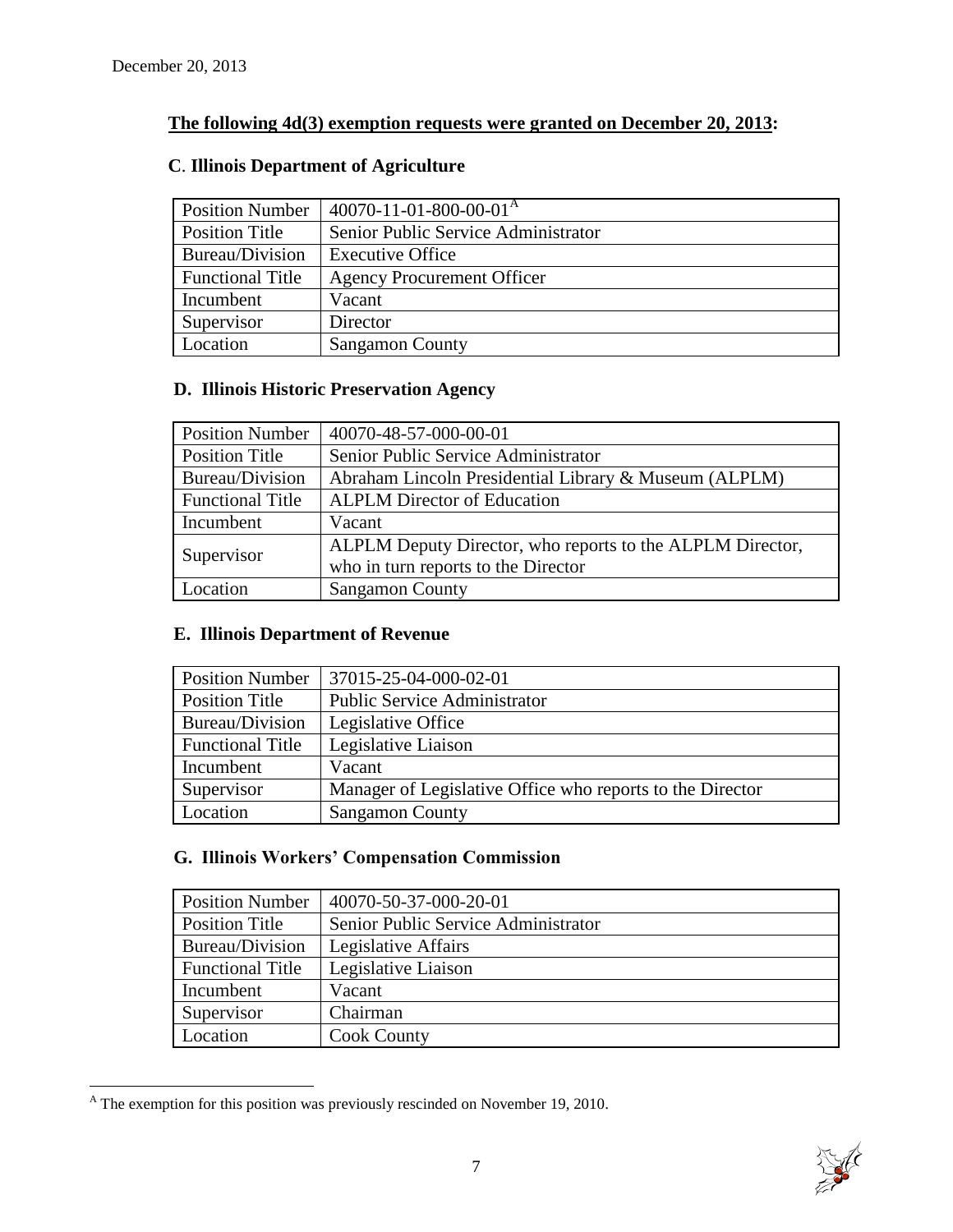#### VI. CLASS SPECIFICATIONS

The following class titles were submitted for creation by the Director of the Illinois Department of Central Management Services:

Firearms Eligibility Analyst Trainee Firearms Eligibility Analyst I Firearms Eligibility Analyst II

Assistant Executive Andrew Barris stated that the Illinois State Police (ISP) requested the class study for the Firearms Eligibility Analyst Trainee, I, and II classes after Illinois became the last state to pass a concealed carry law. It was estimated that there would be over 400,000 applications submitted for approval to carry a concealed firearm and applications would be accepted online by January 5, 2014. Currently, positions within the Office Associate and Office Coordinator classes were charged with analyzing applications to carry a concealed firearm. The creation of the Firearm Eligibility Analyst classes was needed to describe a specific training progression regarding such duties as background checks and to distinguish the classes in order to adequately accommodate the anticipated application requests, and other duties such as mental health history research, Governor's appeals, and the reinstatement of firearm privileges. Moreover, an agreement regarding the new classes had been reached under collective bargaining.

Chairman FitzGerald asked whether enough time had been devoted to the creation of the new classes in light of the recent passage of the legislation and immediate implementation of the program. John Logsdon, Central Management Services-Technical Services, stated that Illinois has done more in its program than any other state and that interim classes had been previously created and utilized in order to meet the deadline until the new classes were created. Commissioner Cummings inquired if the interim classes would be grandfathered in. John Logsdon indicated they would. Commissioner Krey noted that because Illinois was the last state to pass a concealed carry law there was an opportunity to analyze what other states had done and for Illinois to create the most effective way to adequately meet the requirements of the law. For these reasons, the Staff recommended approval of the three new classes.

#### **IT WAS MOVED BY COMMISSIONER KREY, SECONDED BY COMMISSIONER CUMMINGS, AND THE MOTION ADOPTED 5-0 TO APPROVE THE CREATION OF THE FOLLOWING CLASS TITLES TO BE EFFECTIVE ON JANUARY 1, 2014.**

**Firearms Eligibility Analyst Trainee Firearms Eligibility Analyst I Firearms Eligibility Analyst II**

**IT WAS MOVED BY COMMISSIONER ANDERSON, SECONDED BY COMMISSIONER KREY, AND THE MOTION ADOPTED 5-0 TO DISAPPROVE ANY CLASS SPECIFICATIONS RECEIVED BY THE COMMISSION NOT CONTAINED IN THIS REPORT TO ALLOW ADEQUATE STUDY.** 

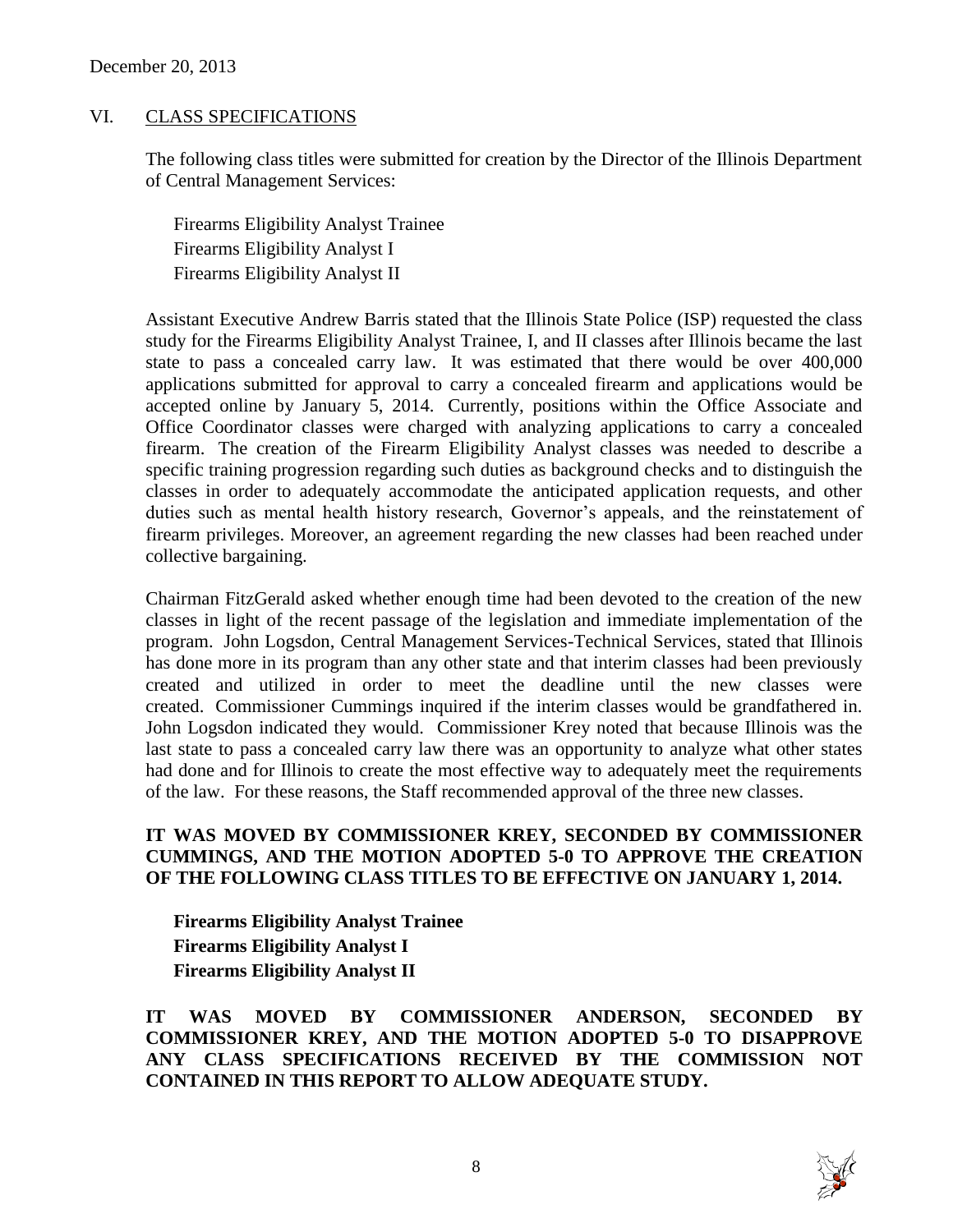# VII. MOTION TO CLOSE A PORTION OF THE MEETING

**IT WAS MOVED BY COMMISSIONER CUMMINGS, SECONDED BY COMMISSIONER ANDERSON, AND BY ROLL CALL VOTE THE MOTION ADOPTED 5-0 TO CLOSE A PORTION OF THE MEETING PURSUANT TO SUBSECTIONS 2(c)(1), 2(c)(4), AND 2(c)(11) OF THE OPEN MEETINGS ACT.**

| <b>FITZGERALD YES</b> |            | <b>ANDERSON</b> | <b>YES</b> |
|-----------------------|------------|-----------------|------------|
| <b>CUMMINGS</b>       | <b>YES</b> | <b>KREY</b>     | YES.       |
| URLACHER              | YES.       |                 |            |

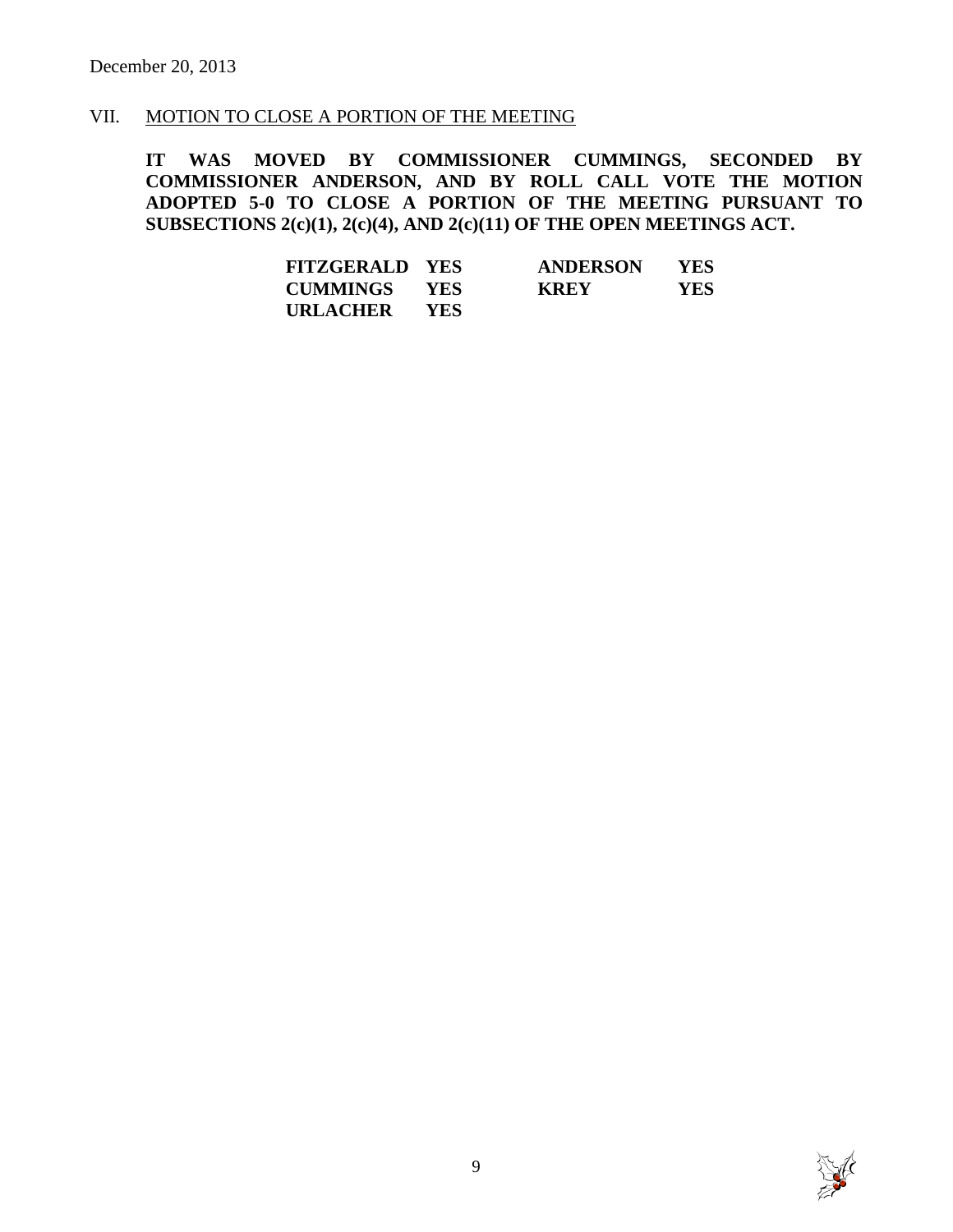#### VIII. RECONVENE THE OPEN MEETING

Upon due and proper notice the regular open meeting of the Illinois Civil Service Commission was reconvened at 160 North LaSalle Street, Suite S-901, Chicago, Illinois at 11:10 a.m.

#### PRESENT

Chairman Garrett P. FitzGerald; James B. Anderson, Anita M. Cummings, Susan Moylan Krey, and Casey Urlacher, Commissioners; Daniel Stralka, Executive Director; and Andrew Barris, Assistant Executive Director.

#### IX. NON-MERIT APPOINTMENT REPORT

The Personnel Code permits non-merit appointments for a limited period of time, i.e., emergency appointments shall not exceed 60 days and shall not be renewed, and positions shall not be filled on a temporary or provisional basis for more than six months out of any twelve-month period. Consecutive non-merit appointments are not violative of the Code; however, they do present a possible evasion of merit principles and should be monitored.

| Agency                                | $10/31/13$   11/30/13 | 11/30/12                    |
|---------------------------------------|-----------------------|-----------------------------|
| Aging                                 |                       | $\mathcal{D}_{\mathcal{L}}$ |
| Agriculture                           |                       |                             |
| <b>Central Management Services</b>    |                       |                             |
| <b>Children and Family Services</b>   |                       |                             |
| <b>Healthcare and Family Services</b> |                       |                             |
| <b>Historic Preservation Agency</b>   |                       |                             |
| <b>Human Services</b>                 |                       |                             |
| <b>Natural Resources</b>              |                       |                             |
| Revenue                               |                       |                             |
| Transportation                        |                       |                             |
| Veterans' Affairs                     |                       |                             |
| <b>Totals</b>                         |                       |                             |

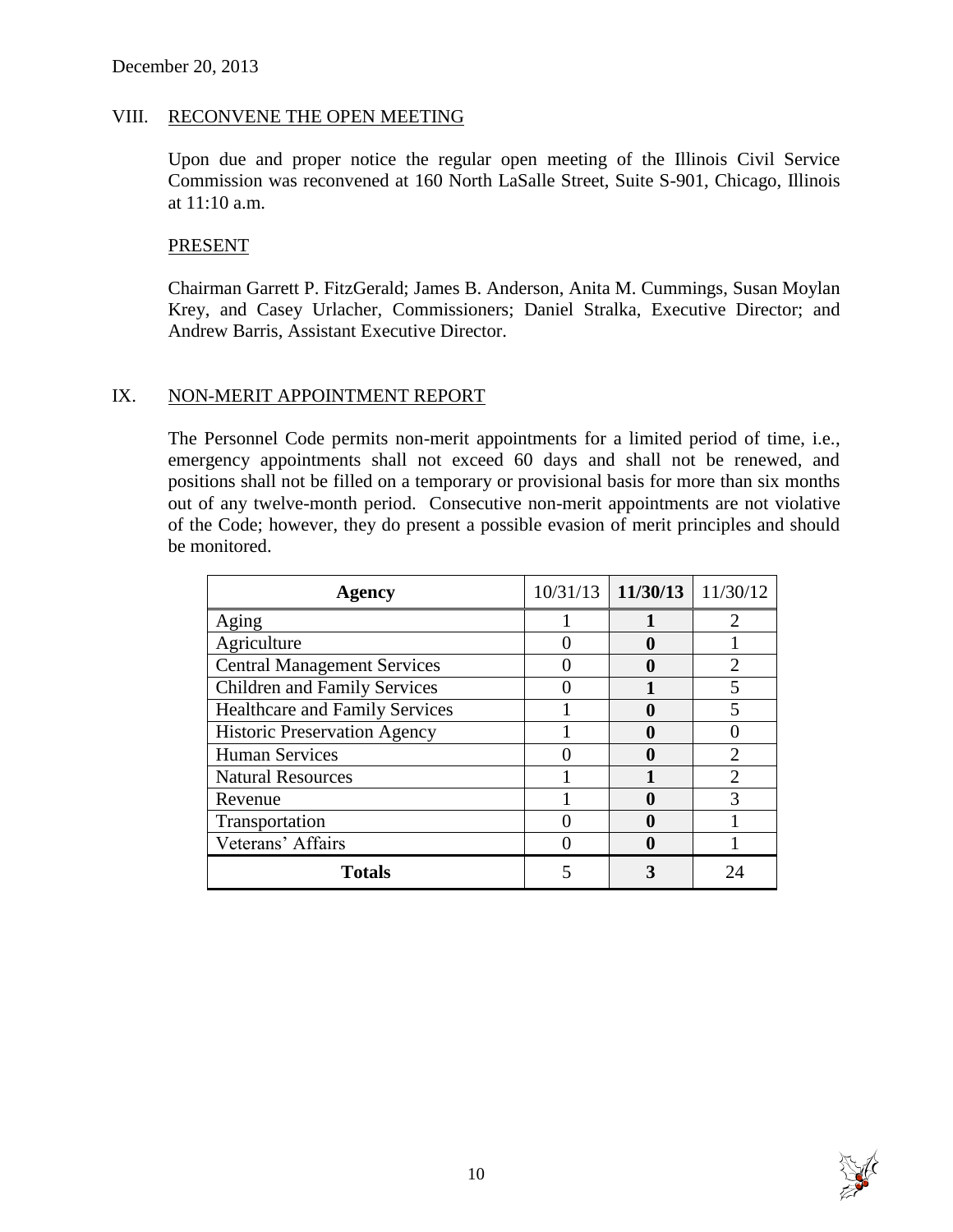# X. INTERLOCUTORY APPEAL

#### **DA-8-14**

| Employee | Ololade Sanusi                        | <b>Appeal Date</b>   | 11/08/13               |
|----------|---------------------------------------|----------------------|------------------------|
| Agency   | <b>Human Services</b>                 | <b>Decision Date</b> | 12/05/13               |
| Type     | Discharge                             | ALJ                  | Daniel Stralka         |
| Issue(s) | Motion To Dismiss filed for no        | Proposal for         | <b>Grant Motion to</b> |
|          | jurisdiction (employee not subject to | Decision             | Dismiss subject to     |
|          | jurisdiction B of the Personnel Code) |                      | approval of            |
|          |                                       |                      | Commission             |

**IT WAS MOVED BY COMMISSIONER CUMMINGS, SECONDED BY COMMISSIONER ANDERSON, AND BY ROLL CALL VOTE OF 5-0 THE MOTION ADOPTED TO AFFIRM AND ADOPT THE ADMINISTRATIVE LAW JUDGE'S PROPOSAL TO GRANT THE MOTION TO DISMISS FOR NO JURISDICTION.**

| <b>FITZGERALD YES</b> |            | <b>ANDERSON</b> | YES. |
|-----------------------|------------|-----------------|------|
| <b>CUMMINGS</b>       | <b>YES</b> | <b>KREY</b>     | YES. |
| URLACHER              | <b>YES</b> |                 |      |

#### XI. PUBLICLY ANNOUNCED DECISIONS RESULTING FROM APPEALS

#### **DA-2-14**

| Employee    | James E. Simmons | <b>Appeal Date</b>   | 07/29/13                      |
|-------------|------------------|----------------------|-------------------------------|
| Agency      | Corrections      | <b>Decision Date</b> | 12/05/13                      |
| Appeal Type | Discharge        | Proposal for         | Charges are partially proven  |
| <b>ALJ</b>  | Daniel Stralka   | Decision             | and warrant a 60-day          |
|             |                  |                      | suspension plus duration of   |
|             |                  |                      | suspension pending discharge. |

**IT WAS MOVED BY COMMISSIONER ANDERSON, SECONDED BY COMMISSIONER URLACHER, AND BY ROLL CALL VOTE OF 5-0 THE MOTION ADOPTED TO AFFIRM AND ADOPT THE ADMINISTRATIVE LAW JUDGE'S PROPOSAL THAT THE WRITTEN CHARGES FOR DISCHARGE HAVE BEEN PARTIALLY PROVEN AND WARRANT A 60-DAY SUSPENSION PLUS THE DURATION OF HIS SUSPENSION PENDING DISCHARGE FOR THE REASONS SET FORTH IN THE PROPOSAL FOR DECISION DATED DECEMBER 5, 2013.**

| <b>FITZGERALD YES</b> |            | <b>ANDERSON</b> | <b>YES</b> |
|-----------------------|------------|-----------------|------------|
| <b>CUMMINGS</b>       | <b>YES</b> | <b>KREY</b>     | <b>YES</b> |
| URLACHER              | <b>YES</b> |                 |            |

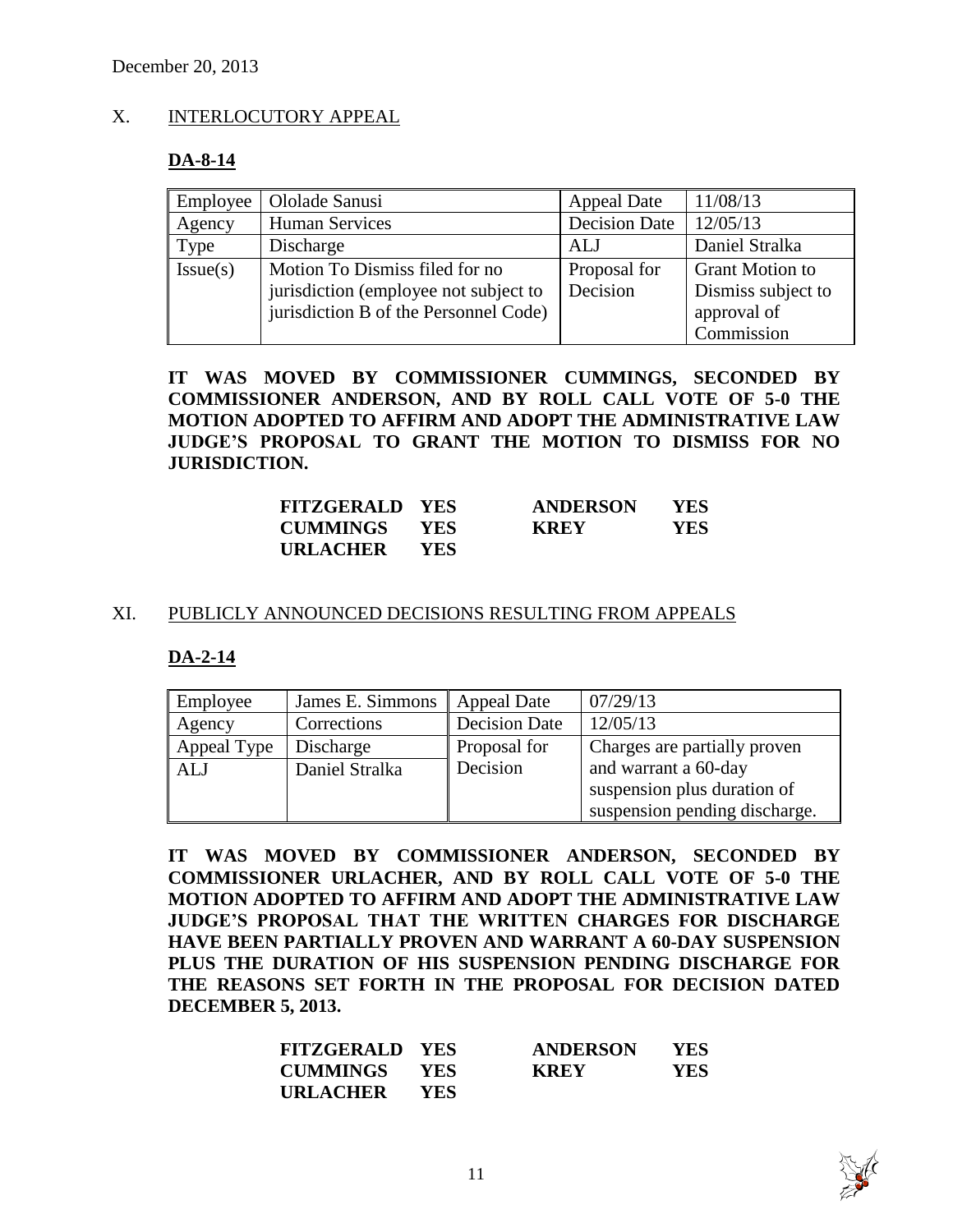# **S-44-13**

| Employee      | Charles E. Dehlinger | Appeal Date   | 05/31/13                 |
|---------------|----------------------|---------------|--------------------------|
| <b>Agency</b> | Revenue              | Decision Date | 12/04/13                 |
| Appeal Type   | Suspension           | Proposal for  | Charge is proven and the |
| ALJ           | <b>Andrew Barris</b> | Decision      | suspension upheld.       |

**IT WAS MOVED BY COMMISSIONER CUMMINGS, SECONDED BY COMMISSIONER KREY, AND BY ROLL CALL VOTE OF 5-0 THE MOTION ADOPTED TO AFFIRM AND ADOPT THE ADMINISTRATIVE LAW JUDGE'S PROPOSAL THAT THE WRITTEN CHARGE HAS BEEN PROVEN AND WARRANTS A 15-DAY SUSPENSION FOR THE REASONS SET FORTH IN THE PROPOSAL FOR DECISION DATED DECEMBER 4, 2013.**

| <b>FITZGERALD YES</b> |            | <b>ANDERSON</b> | YES. |
|-----------------------|------------|-----------------|------|
| <b>CUMMINGS YES</b>   |            | <b>KREY</b>     | YES  |
| URLACHER              | <b>YES</b> |                 |      |

#### **RV-30-13**

| Employee    | Larry J. Beck, Jr.    | Appeal Date   | 02/11/13      |
|-------------|-----------------------|---------------|---------------|
| Agency      | Corrections           | Decision Date | 11/22/13      |
| Appeal Type | <b>Rule Violation</b> | Proposal for  | No violation. |
| ALJ         | <b>Andrew Barris</b>  | Decision      |               |

**IT WAS MOVED BY COMMISSIONER CUMMINGS, SECONDED BY COMMISSIONER URLACHER, AND BY ROLL CALL VOTE OF 5-0 THE MOTION ADOPTED TO AFFIRM AND ADOPT THE ADMINISTRATIVE LAW JUDGE'S PROPOSAL THAT NO VIOLATION OF THE PERSONNEL CODE OR PERSONNEL RULES WAS PROVEN BY A PREPONDERANCE OF THE EVIDENCE FOR THE REASONS SET FORTH IN THE PROPOSAL FOR DECISION DATED NOVEMBER 22, 2013.**

| <b>FITZGERALD YES</b> |            | <b>ANDERSON</b> | <b>YES</b> |
|-----------------------|------------|-----------------|------------|
| CUMMINGS              | <b>YES</b> | <b>KREY</b>     | <b>YES</b> |
| <b>URLACHER</b>       | - YES      |                 |            |

# XII. REVIEW OF CLOSED MEETING MINUTES PURSUANT TO OPEN MEETINGS ACT

Assistant Executive Director Barris reported that after review of the Closed Meeting Minutes, the need for confidentiality still exists as to all those Minutes.

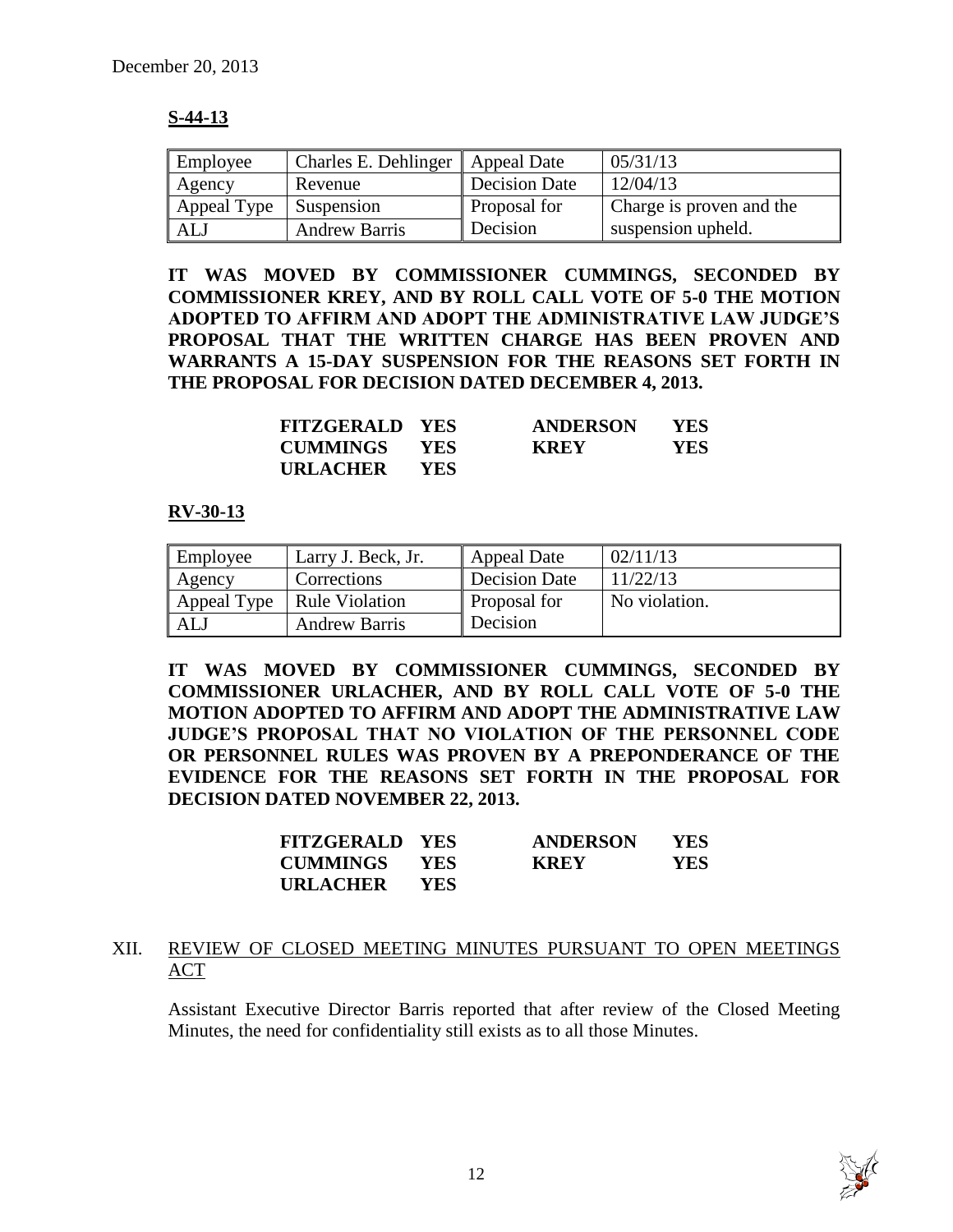I**T WAS MOVED BY COMMISSIONER KREY, SECONDED BY COMMISSIONER URLACHER, AND THE MOTION ADOPTED 5-0 THAT AFTER REVIEW OF CLOSED MEETING MINUTES PURSUANT TO THE OPEN MEETINGS ACT, THE NEED FOR CONFIDENTIALITY STILL EXISTS AS TO ALL THOSE MINUTES.**

# XIII. APPROVAL OF THE DESTRUCTION OF THE AUDIO VERBATIM RECORDINGS OF CLOSED SESSIONS PRIOR TO JULY 1, 2011 IN ACCORDANCE WITH THE OPEN MEETINGS ACT

I**T WAS MOVED BY CHAIRMAN FITZGERALD, SECONDED BY COMMISSIONER URLACHER, AND THE MOTION ADOPTED 5-0 THAT THE DESTRUCTION OF THE AUDIO VERBATIM RECORDINGS OF CLOSED SESSIONS PRIOR TO JULY 1, 2011<sup>2</sup> IS APPROVED IN ACCORDANCE WITH THE OPEN MEETINGS ACT.**

#### XIV. STAFF REPORT

 $\overline{a}$ 

Executive Director Daniel Stralka reported that:

- On December 5 the compliance audit for fiscal years 2012 and 2013 was released. There were no material findings. He did note that it included a follow-up from the Auditor General's Management Audit of Exemptions released in 2010. The follow-up referenced two recommendations from the Management Audit, one of them that the Commission should work with Central Management Services to monitor the use of principal policy exempt positions. From an inquiry with the Auditor General, he was advised that this follow-up will continue to be included in future compliance audits until the Commission adopts a more formal monitoring program. Executive Director Stralka indicated that he will be starting the process of developing one, but the limited resources of the Commission Staff would preclude any sort of extensive program. Chairman FitzGerald inquired if Central Management Services had received the same follow-up. Executive Director Stralka indicated he had asked that of the Auditor General but did not receive any conclusive response.
- The Commission entered its fiscal year 2015 appropriation request and was in agreement with the Governor's Office of Management and Budget to remain flat for the coming year.
- The 2014 mileage reimbursement was decreasing from \$0.565/mile to \$0.56/mile.

<sup>&</sup>lt;sup>2</sup> The Commission voted on July 15, 2011 to maintain verbatim recordings for a minimum of 24 months before destruction.